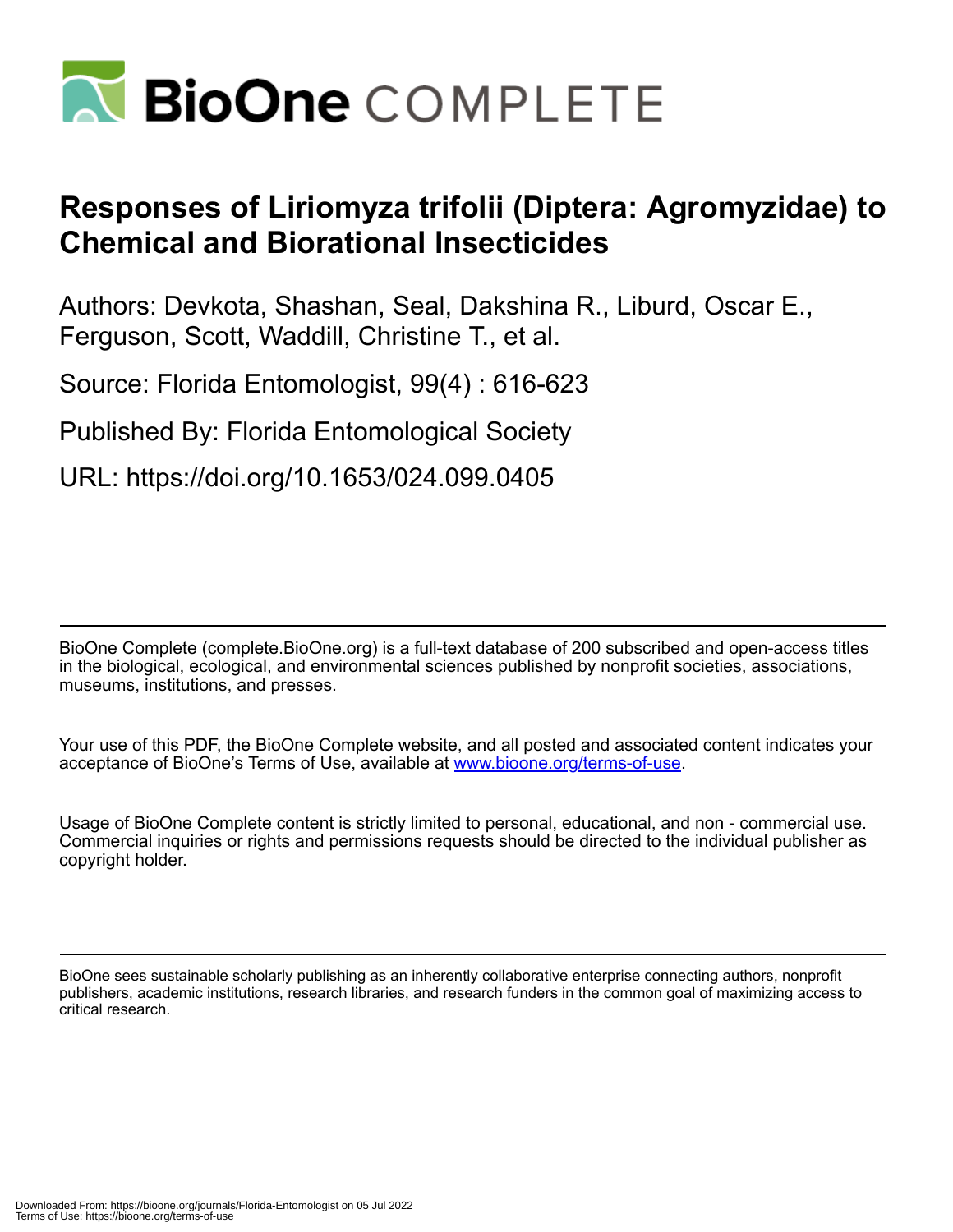# **Responses of** *Liriomyza trifolii* **(Diptera: Agromyzidae) to chemical and biorational insecticides**

*Shashan Devkota<sup>,</sup> Dakshina R. Seal<sup>ı,</sup>\*, Oscar E. Liburd<sup>2</sup>, Scott Ferguson<sup>3</sup>, Christine T. Waddill<sup>1</sup>, and Cliff G. Martin<sup>1</sup>* 

### **Abstract**

One of the most troublesome pests of snap beans is the American serpentine leafminer, *Liriomyza trifolii* (Burgess) (Diptera: Agromyzidae). Growers commonly use abamectin, spinosad, and cyromazine to manage *L. trifolii* populations; however, the biological insecticide azadirachtin and the fungus *Isaria fumosorosea* Wize offer promising alternatives*.* We tested the effectiveness of these five insecticides for controlling *L. trifolii* under field conditions in southern Florida. Abamectin and spinosad were generally the most effective for reducing *L. trifolii* mines, larvae, and/or pupae. Cyromazine and azadirachtin were less effective than abamectin or spinosad, although better than *I. fumosorosea* or the untreated control. *Isaria fumosorosea* was the least promising treatment; however, it still performed better than the control in reducing *L. trifolii* mines, larvae, and/or pupae. As pesticide effectiveness increased, differences in numbers of mines, larvae, and pupae appeared to be reduced among the 5 dates that pesticides were sprayed. Overall, mines appeared to be more effectively controlled 1 to 2 d after treatment than after 7 d, whereas larvae and pupae were controlled equally throughout the period. The pesticides employed can be classified into 3 general groups based on modes of action: abamectin and spinosad (disrupters of insect neural and muscular systems), cyromazine and azadirachtin (disrupters of molting), and *I. fumosorosea* (invades the insect, produces a toxin, and halts feeding). Pesticides with at least two modes of action were each able to provide effective control. Alternating pesticides may therefore control *L. trifolii* while limiting the development of resistance in *L. trifolii* populations.

Key Words: leafminer; mine; pesticide; spray date

#### **Resumen**

Un de los peores plagas de habichuelas es el minador serpentino Americano, *Liriomyza trifolii* Burgess (Diptera: Agromyzidae). Frecuentemente, los productores utilizan abamectina, spinosad, y ciromazina para el control de *L. trifolii*. Sin embargo, azadiractina, una insecticida biológica, y el hongo, *Isaria fumosorosea* (Wize) AHS Br. Y G. Sm., pueden ofrecer alternativas eficaces. Pusimos a la prueba el rendimiento de todas estas insecticidas para el control de *L. trifolii* en el campo en el sur de Florida. Abamectina y spinosad fueron generalmente los más eficaces para la reducción de las minas, larvas, y/o pupas. Ciromazina y azadiractina aparecieron menos eficaz que abamectina o spinosad, pero más eficaz que *I. fumosorosea* o el control no tratado. *Isaria fumosorosea* fue el tratamiento menos eficaz, aunque más eficaz del control para la reducción de las minas, larvas, y/o pupas. Como la eficacia de pesticidas aumentó, las diferencias en los números de las minas, larvas, y pupas disminuyieron entre los 5 aerosoles. En general, las minas aparecieron controlado más eficaz a 1–2 d después de la rociada que después de 7 d, pero las larvas y pupas fueron controlados por igual en todo el período. Sobre la base de modos de acción, los plaguicidas se clasificaron en tres grupos generales: abamectina y spinosad (disruptores de sistemas neurales y musculares en insectos), ciromazina y azadiractina (interrumpen la muda), y *I. fumosorosea* (invade el insecto y detiene la alimentación). Cada de las pesticidas con modos de acción diferentes fué capaz de proporcionar un control eficaz. Alternando el uso de ellos puede controlar *L. trifolii* mientras illimitando el desarrollo de resistencia causada por el uso continuo de las pesticidas con un modo de acción único.

Palabras Clave: minador de la hoja; mina; plaguicida; fecha de rociar

Florida ranks first among states in the United States in total production of snap beans, *Phaseolus vulgaris* L. (Fabaceae), with 44% of the acreage, and Miami-Dade County ranks first among the 67 counties in Florida (Elwakil & Mossler 2012). The American serpentine leafminer, *Liriomyza trifolii* (Burgess) (Diptera: Agromyzidae), is one of the most problematic insect pest species attacking snap beans (Spencer 1965; Stegmaier 1966; Seal et al. 2002). It is a polyphagous fly that feeds on a large number of vegetable crops, and the adults and larvae cause considerable economic damage by making feeding punctures and leaf mines, respectively (Spencer 1981; Parrella et al. 1983; Seal et al. 2002). When adult females puncture the leaves to feed, they also oviposit in

the punctures, whereas larvae damage the leaf mesophyll and reduce photosynthesis by mining the leaves (Schuster & Everett 1983; Parrella 1987). Although *L. trifolii* is considered a secondary pest of vegetable crops, it can become a primary pest in the absence of natural enemies.

To effectively manage *L. trifolii*, growers in southern Florida typically use abamectin and cyromazine, which are considered translaminar insecticides because they penetrate leaf surfaces (Weintraub 1999). Abamectin is a mixture of two avermectins (B1a and B1b), which are fermentation products of the soil bacterium *Streptomyces avermitilis* (ex Burg et al.) Kim and Goodfellow (Ananiev et al. 2002). Avermectins are classified in the IRAC group 6, or glutamate-gated chloride channel

<sup>1</sup> University of Florida, Tropical Research and Education Center, Homestead, Florida 33031, USA; E-mail: devkotasashan@ufl.edu (S. D.), dseal3@ufl.edu (D. R. S.), cwaddill@ufl.edu (C. T. W.), cgm@ufl.edu (C. G. M.)

<sup>2</sup> University of Florida, Department of Entomology and Nematology, Gainesville, Florida 32611, USA; E-mail: oel@ufl.edu (O. E. L.)

<sup>3</sup> Atlantic Turf and Ornamental Consulting, Vero Beach, Florida 32968, USA; E-mail: scott@atoconsult.com (S. F.)

<sup>\*</sup> Corresponding author; E-mail: dseal3@ufl.edu (D. R. S.)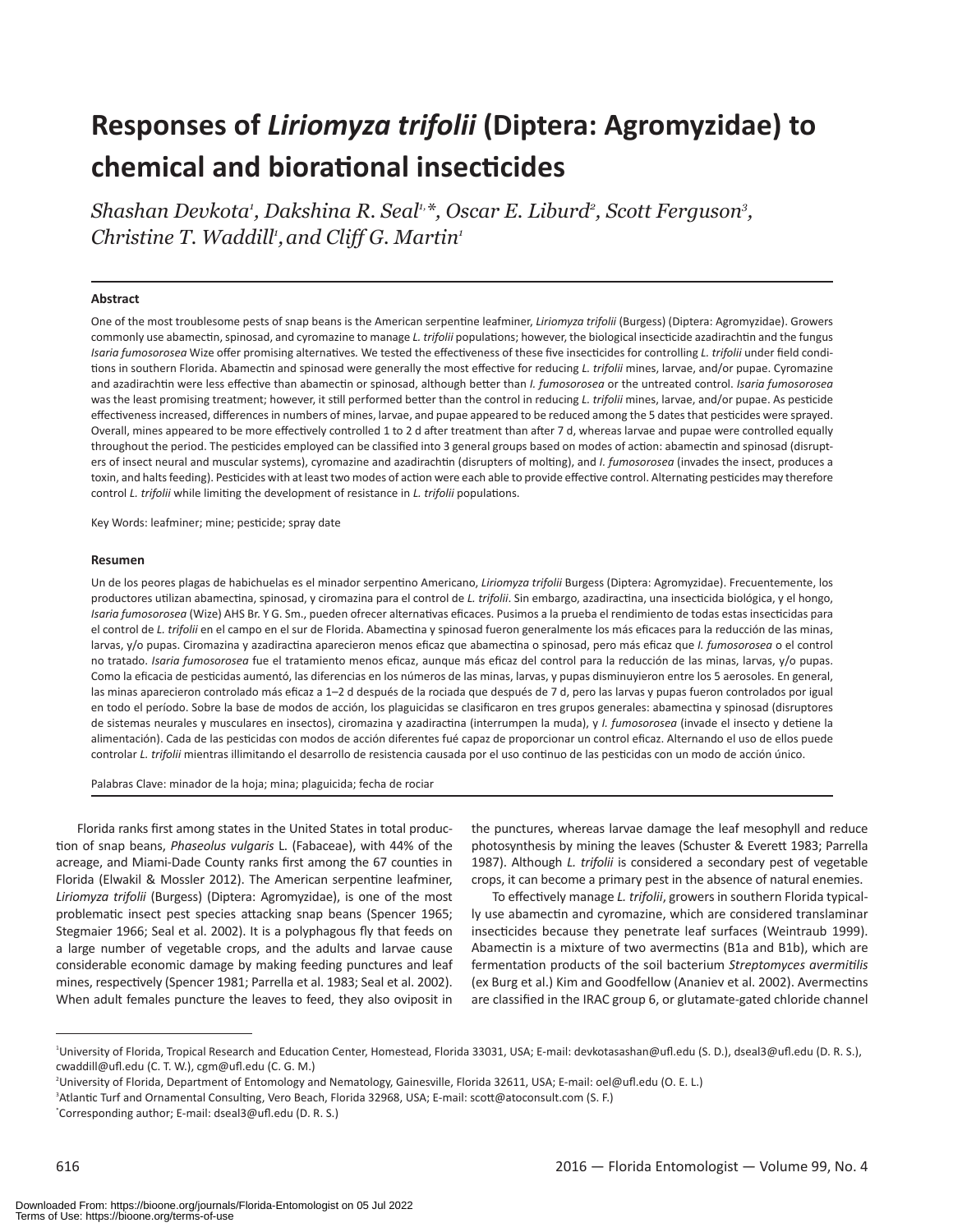allosteric modulators (IRAC 2015), and they hinder neural and neuromuscular transmissions (Ananiev et al. 2002). Cyromazine, a cyclopropyl derivative of melamine, is in the IRAC group 17 (molting disruptors) and functions as a dipteran triazine insect growth regulator (El-Oshar et al. 1985; IRAC 2015).

Other reduced-risk insecticides that demonstrate potential for managing *L. trifolii* populations include azadirachtin, spinosad, and entomopathogenic fungi. Azadirachtin is a botanical insecticide from the neem tree, *Azadirachta indica* A. Juss. (Meliaceae); it is an insect growth regulator that prevents molting and hence is effective on immature insects (Koul 1999). Azadirachtin is in the IRAC group "UN," which are compounds of unknown or uncertain modes of action (IRAC 2015).

Alternatively, spinosad is a biological insecticide that comprises a mixture of spinosyn A and spinosyn D, which are fermented from the bacterium *Saccharopolyspora spinosa* Mertz and Yao (Salgado 1998). Spinosad is in the IRAC group 5, or nicotinic acetylcholine receptor allosteric modulators (IRAC 2015). It enters the insect through contact or ingestion and affects the nervous system by acting on nicotinic acetylcholine receptors (Salgado 1998). The naturally occurring entomopathogenic fungus *Isaria fumosorosea* Wize is effective against all life stages of insects (Zimmermann 2008). Germinating spores produce hyphae that grow into the insect and release a toxin, which leads to reduced feeding and death (Zimmermann 2008).

Insecticide applications usually begin after mines are observed in the field, and they continue on a calendar basis every 10 to 14 d until the crops are harvested. However, continuous use of insecticides can lead to the development of resistance resulting in ineffective treatment against *L. trifolii* (Leibee 1981; Keil & Parrella 1983). Leibee & Capinera (1995) reported that some strains of *L. trifolii* are highly resistant to cyromazine, which Ferguson (2004) supported while noting that some strains also show resistance to abamectin and spinosad. These insecticides were among the most effective for managing *L. trifolii* populations. However, factors such as the short pest generation time and repeated application of pesticides with similar modes of action may have aided the selection of resistant genotypes.

Hence, the present study re-evaluated 3 industry standards (abamectin, spinosad, and cyromazine) and 2 potential alternatives, including a botanical insecticide (azadirachtin) and an entomopathogenic fungus (*I. fumosorosea*), each having a different mode of action. The objective was to determine the effectiveness of each insecticide in reducing the number of *L. trifolii* mines, larvae, and pupae and to determine the duration and extent of residual activity after each application. Pest control recommendations were made based on the findings.

# **Materials and Methods**

The study was conducted at the Tropical Research and Education Center, Homestead, Florida, from 15 Oct to 1 Dec 2014 (48 d).

#### ENVIRONMENTAL CONDITIONS

At 60 cm above ground level, the Florida Automated Weather Network (FAWN) station at Homestead recorded mean monthly temperatures (minimum–maximum in parentheses) as 24.4 °C (14–34 °C), 20.6 °C (8–31 °C), and 19.4 °C (3–29 °C), for Oct, Nov, and Dec 2014, respectively. Relative humidity averaged 83, 82, and 84% for Oct, Nov, and Dec 2014, respectively (FAWN 2014).

# FIELD PREPARATION AND EXPERIMENTAL DESIGN

The soil type was Krome gravelly loam (loamy-skeletal, carbonatic, hypothermic, lithic, udorthents), which had a pH of 7.4 to 8.4, was 34 to

76% limestone pebbles (>2 mm diameter), well drained, and had a low organic matter content (<2%) (Nobel et al. 1996; Li 2001). The field was  $84 \times 30$  m and included 12 beds, each  $84 \times 0.9$  m. Additional bare row spaces of 84 × 0.9 m separated beds within plots resulting in bed centers separated by 1.8 m and raised 15 cm. Each treatment plot included 3 parallel bed sections; thus, when including intervening row space, each plot was 8 m long, 4.5 m wide, and there was a buffer zone 1.5 m wide of non-planted bed space between plots. Treatment plots were arranged in a randomized complete block design with 4 replications.

Twenty-one days before planting, the herbicide halosulfuron methyl (Sandea®, Gowan Co., Yuma, Arizona) was applied at 51.9 g/ ha to control the emergence of weeds. Granular fertilizer (N-P-K: 6-12- 12) was applied at 1,345 kg/ha in a 10 cm wide band on each side of the bed centers and incorporated before placement of plastic mulch. Before planting seeds, the beds were covered with black-and-white polyethylene mulch (1.5 mil thick) with the white side facing upwards (Grower's Solution Co., Cookeville, Tennessee). Holes (13 cm diameter) were cut into the plastic and spaced 25 cm apart within the row. Then, on 15 Oct 2014, 2 to 3 seeds of snap beans (*P. vulgaris* 'Prevail') were directly planted 1.5 cm deep and later thinned to 2 plants per hole.

Plants were irrigated with the equivalent of 2.5 cm of precipitation delivered twice daily through 2 parallel drip-tube lines (T-systems, DripWorks, Inc., Willits, California). Liquid fertilizer (N-P-K: 4-0-8) was applied at 0.56 kg of N/ha/d through the drip-tube system at 3, 4, and 5 wk after planting. The fungicides chlorothalonil (Bravo®, Syngenta Inc., Greensboro, North Carolina) at 1.75 L/ha and copper hydroxide (Kocide® 3000, BASF Ag Products, Research Triangle Park, North Carolina) at 0.8 L/ha were sprayed every 2 wk to prevent fungal disease.

All treatment insecticides were sprayed weekly for 5 wk (12, 19, 26, 33, and 40 d after planting) using a CO<sub>2</sub> backpack sprayer with 2 nozzles delivering 234 L/ha at 172 kpa (kilopascals per acre). The 6 treatments included 3 industry standards 1) abamectin (Agri-Mek®, Syngenta Crop Protection LLC, Greensboro, North Carolina) at 9.7 g ai/ha; 2) spinosad (SpinTor®, Dow AgroSciences LLC, Indianapolis, Indiana) at 176 g ai/ha; and 3) cyromazine (Trigard®, Syngenta Crop Protection LLC, Greensboro, North Carolina) at 140 g ai/ha; and 2 potential alternatives: 4) azadirachtin (Neemix®, Certis USA LLC, Columbia, Maryland) at 20.8 g ai/ha; and 5) *I. fumosorosea* Apopka strain (PFR-97™, Certis USA LLC, Columbia, Maryland) at 448 g ai/ha. These treatments were compared with 6) an untreated control.

## DATA COLLECTION

Leaflet samples were collected 1, 2, 5, and 7 d after each of the 5 pesticide applications, and the numbers of mines, larvae, and pupae were recorded. Sample collection involved randomly removing 5 leaflets (1 per plant) from the middle 6 m of the middle row of each treatment plot. Leaflets collected from each plot were placed into a 1L (10  $\times$ 15 cm), closed plastic bag, brought back to the laboratory, and kept at 24  $\pm$  1.5 °C, 60  $\pm$  10% RH, and a 14:10 h L:D photoperiod. Numbers of mines and larvae were recorded for each 5-leaflet sample, which was monitored daily until all the larvae molted into pupae; pupal numbers were also recorded. *Liriomyza trifolii* pupae were kept in a Petri dish (6 cm diameter) with moist filter paper on the bottom to avoid desiccation and observed daily to record numbers of emerging adults.

## STATISTICAL ANALYSES

As described in the Discussion section, repeated measures ANOVAs were not appropriate because in addition to the pesticide treatments, there were 2 types of time intervals: individual sprays (time intervals after planting) and time lengths after each spray. Factorial analyses were initially performed and tested for interaction between 6 treatments, 5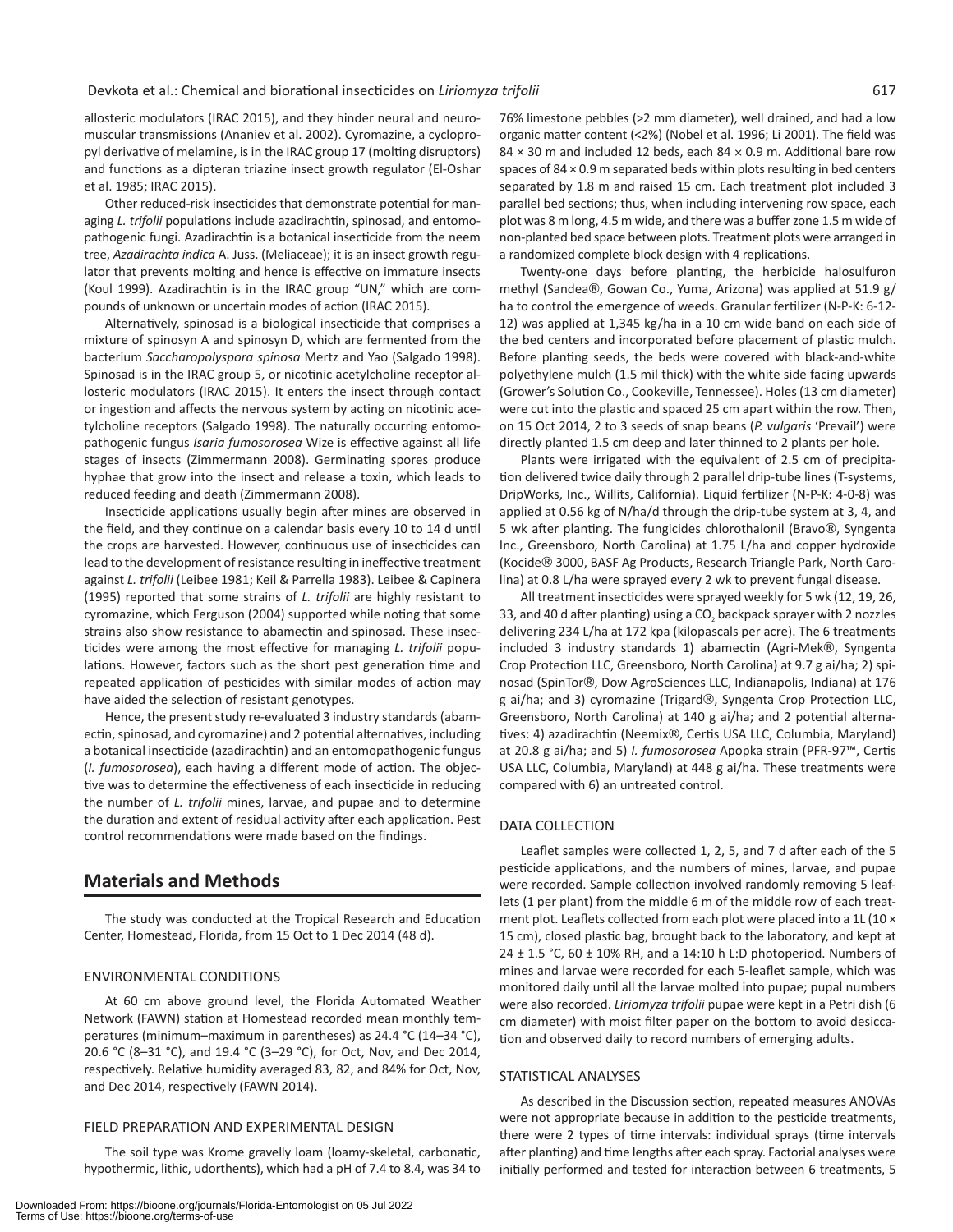spray dates, and 4 sample days following each spray date (SAS Institute 2014). Hence, there were three 2-way factorials: treatment × spray date (sample days pooled), treatment  $\times$  sample day (spray dates pooled), and spray date  $\times$  sample day (treatments pooled). Treatment  $\times$  spray date analyses were followed by 1-way ANOVAs for interaction, whereas analyses of treatment  $\times$  sample day and spray date  $\times$  sample day were subjected to no-interaction 1-way ANOVAs. To determine the duration and extent of residual pesticide action on *L. trifolii* populations after each treatment, 1-way ANOVAs were used to compare means for sample days after each spray date. All 1-way ANOVAs were followed by mean separation using Waller–Duncan *K*-ratio *t-*tests (α < 0.05; SAS Institute 2014).

# **Results**

There were significant interactions ( $P \leq 0.05$ ) between treatment and spray date for numbers of mines, larvae, and pupae per 5-leaflet sample (*F* = 6.66, df = 20, *P* ≤ 0.0001; *F* = 3.28, df = 20, *P* ≤ 0.0001; and *F* = 7.76, df = 20, *P* ≤ 0.0001; respectively). However, there were no significant interactions for treatment × sample day or spray date × sample day when considering the data for mines, larvae, or pupae.

# COMPARING SPRAY DATES WITHIN TREATMENTS AND TREAT-MENTS WITHIN SPRAY DATES (FROM A FACTORIAL ANALYSIS WITH INTERACTIONS)

Because there were significant interactions between spray date and treatment for numbers of mines, larvae, and pupae, two separate analyses were performed for these data sets: one for spray dates within treatments (Table 1) and another for treatments within spray dates (Table 2).

# Spray Dates within Treatments

There were no significant differences between spray dates in the number of *L. trifolii* mines, larvae, or pupae for the abamectin treat-

**Table 1.** Mean numbers (± SD) of *Liriomyza trifolii* mines, larvae, and pupae per 5 bean leaflets. Data for individual spray dates were compared within treatments of chemical and biological insecticides and resulted from a factorial analysis with interaction.

| Treatment      | Spray date no. | Mines <sup>a, b</sup> | Larvae <sup>a, b</sup> | Pupae <sup>a, b</sup> |
|----------------|----------------|-----------------------|------------------------|-----------------------|
| Abamectin      | $\mathbf 1$    | $0.13 \pm 0.34$       | $0.00 \pm 0.00$        | $0.00 \pm 0.00$       |
|                | $\overline{2}$ | $0.19 \pm 0.54$       | $0.00 \pm 0.00$        | $0.00 \pm 0.00$       |
|                | 3              | $0.38 \pm 0.89$       | $0.19 \pm 0.38$        | $0.13 \pm 0.50$       |
|                | $\overline{4}$ | $0.19 \pm 0.54$       | $0.00 \pm 0.00$        | $0.00 \pm 0.00$       |
|                | 5              | $0.00 \pm 0.00$       | $0.00 \pm 0.00$        | $0.00 \pm 0.00$       |
|                | P              | <b>NS</b>             | <b>NS</b>              | <b>NS</b>             |
| Spinosad       | $\mathbf{1}$   | $0.19 \pm 0.54$ b     | $0.06 \pm 0.13$        | $0.00 \pm 0.00$       |
|                | $\overline{2}$ | $0.25 \pm 0.77$ b     | $0.00 \pm 0.00$        | $0.00 \pm 0.00$       |
|                | 3              | $1.13 \pm 1.82$ a     | $0.13 \pm 0.25$        | $0.00 \pm 0.00$       |
|                | $\overline{4}$ | $0.44 \pm 0.81$ ab    | $0.00 \pm 0.00$        | $0.00 \pm 0.00$       |
|                | 5              | $0.19 \pm 0.54$ b     | $0.00 \pm 0.00$        | $0.00 \pm 0.00$       |
|                | P              | 0.0450                | <b>NS</b>              | <b>NS</b>             |
| Cyromazine     | $\mathbf{1}$   | $3.44 \pm 5.06$ bc    | $3.06 \pm 4.36$        | $2.56 \pm 4.03$ a     |
|                | $\overline{2}$ | $3.94 \pm 2.54$ b     | $1.31 \pm 1.60$        | $0.00 \pm 0.00$ b     |
|                | 3              | $7.94 \pm 4.22$ a     | $1.31 \pm 1.33$        | $0.00 \pm 0.00$ b     |
|                | $\overline{4}$ | $3.69 \pm 2.91$ b     | $0.63 \pm 0.83$        | $0.25 \pm 1.00$ b     |
|                | 5              | $1.38 \pm 0.81$ C     | $0.00 \pm 0.00$        | $0.00 \pm 0.00$ b     |
|                | $\mathsf{P}$   | < 0.0001              | <b>NS</b>              | < 0.0001              |
| Azadirachtin   | $\mathbf{1}$   | $0.44 \pm 0.89$ c     | $0.38 \pm 0.48$ b      | $0.19 \pm 0.40$ bc    |
|                | $\overline{2}$ | $7.44 \pm 8.41$ b     | $3.13 \pm 2.45$ a      | $1.63 \pm 4.80$ abc   |
|                | 3              | $9.69 \pm 2.65$ a     | $2.00 \pm 1.10$ a      | $0.19 \pm 0.54$ c     |
|                | $\overline{4}$ | $5.63 \pm 4.03$ b     | $2.31 \pm 0.85$ a      | $1.75 \pm 1.48$ a     |
|                | 5              | $4.44 \pm 2.13$ b     | $2.19 \pm 0.97$ a      | $1.19 \pm 1.38$ ab    |
|                | $\mathsf{P}$   | < 0.0001              | 0.0208                 | 0.0067                |
| I. fumosorosea | $\mathbf{1}$   | $3.13 \pm 4.47$ c     | $2.13 \pm 3.07$ b      | $1.44 \pm 2.16$ C     |
|                | $\overline{2}$ | $11.56 \pm 7.24$ ab   | $4.94 \pm 1.76$ ab     | $2.13 \pm 2.83$ c     |
|                | 3              | $13.50 \pm 6.63$ a    | $10.81 \pm 5.21$ a     | $7.69 \pm 6.09$ a     |
|                | $\overline{4}$ | $10.75 \pm 7.48$ ab   | $6.50 \pm 1.95$ a      | $4.56 \pm 4.32$ b     |
|                | 5              | $7.63 \pm 3.30$ b     | $4.81 \pm 1.84$ ab     | $2.44 \pm 2.06$ bc    |
|                | P              | < 0.0001              | 0.0169                 | < 0.0001              |
| Control        | $\mathbf{1}$   | $5.06 \pm 7.22$ d     | $4.44 \pm 6.62$ c      | $3.94 \pm 5.25$ b     |
|                | $\overline{2}$ | $26.94 \pm 20.72$ a   | $20.01 \pm 5.94$ a     | $14.69 \pm 16.05$ a   |
|                | 3              | $22.50 \pm 9.39$ a    | $13.06 \pm 5.55$ ab    | $11.00 \pm 6.07$ a    |
|                | $\sqrt{4}$     | $13.94 \pm 6.34$ b    | $7.31 \pm 3.40$ bc     | $4.56 \pm 2.78$ b     |
|                | 5              | $7.81 \pm 4.00$ c     | $5.25 \pm 2.99$ bc     | $2.94 \pm 2.86$ b     |
|                | P              | < 0.0001              | 0.0063                 | < 0.0001              |

a Data were transformed by (√*x* + 0.25) before statistical analysis, but only non-transformed means and standard deviations (SDs) are shown.

b Means within a column followed by the same letter or no letter did not differ significantly based on analyses of variance followed by Waller–Duncan *K*-ratio *t-*tests (*P* ≤ 0.05; NS = non-significant; SAS institute 2014).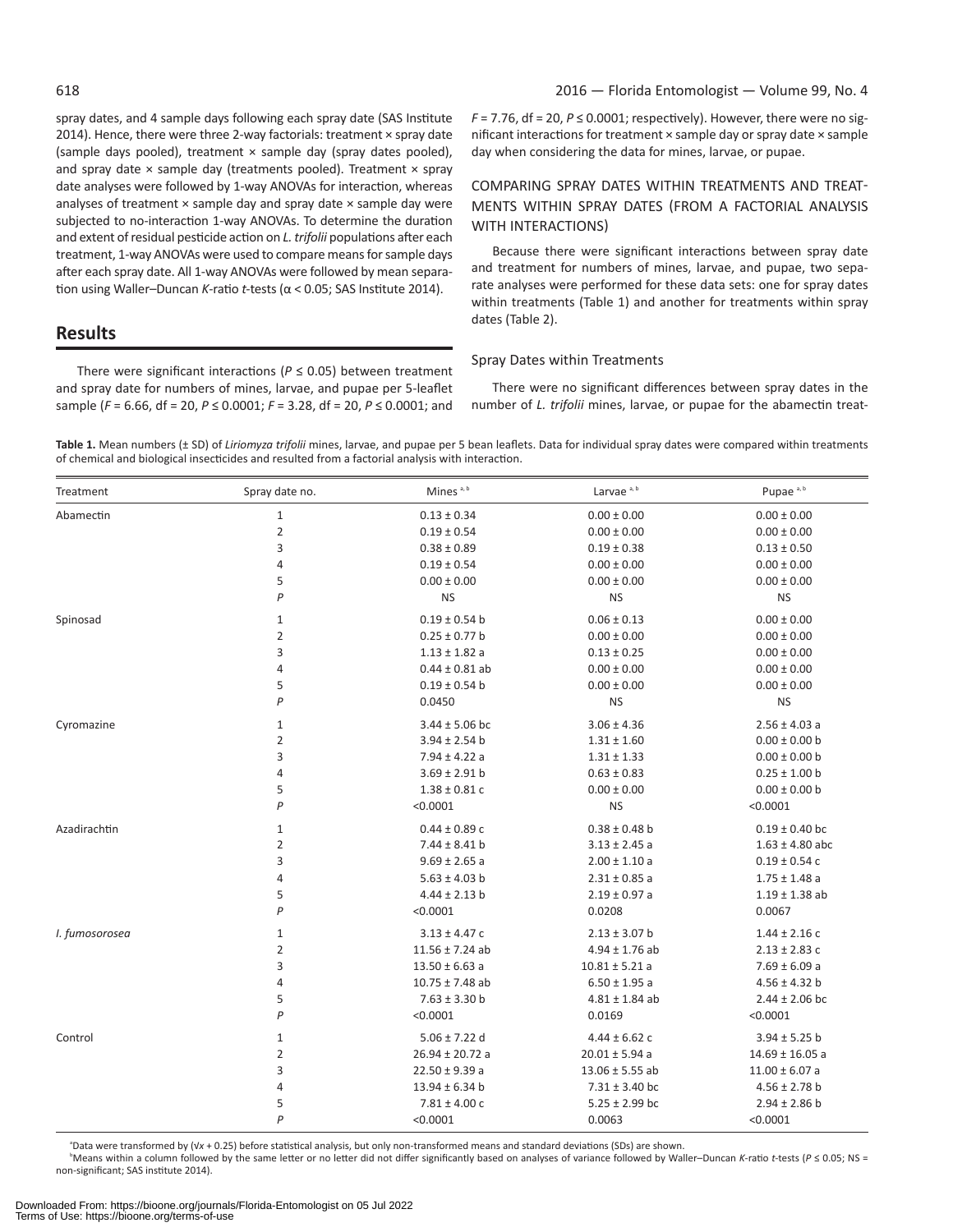#### Devkota et al.: Chemical and biorational insecticides on *Liriomyza trifolii* 619

**Table 2.** Mean numbers (± SD) of *Liriomyza trifolii* mines, larvae, and pupae per 5 bean leaflets treated with chemical and biological insecticides. Here, data for treatments were compared within spray dates based on results of a factorial with interaction.

| Spray date no. | Treatment      | Mines <sup>a, b</sup> | Larvae <sup>a, b</sup> | Pupae <sup>a, b</sup> |
|----------------|----------------|-----------------------|------------------------|-----------------------|
| $\mathbf{1}$   | Abamectin      | $0.13 \pm 0.34$ b     | $0.00 \pm 0.00$        | $0.00 \pm 0.00$ d     |
|                | Spinosad       | $0.19 \pm 0.54$ b     | $0.06 \pm 0.13$        | $0.00 \pm 0.00$ d     |
|                | Cyromazine     | $3.44 \pm 5.06$ a     | $3.06 \pm 4.36$        | $2.56 \pm 4.03$ ab    |
|                | Azadirachtin   | $0.44 \pm 0.89$ b     | $0.38 \pm 0.48$        | $0.19 \pm 0.40$ cd    |
|                | I. fumosorosea | $3.13 \pm 4.47$ a     | $2.13 \pm 3.07$        | $1.44 \pm 2.16$ bc    |
|                | Control        | $5.06 \pm 7.22$ a     | $4.44 \pm 6.62$        | $3.94 \pm 5.25$ a     |
|                | $\mathsf{P}$   | 0.0005                | <b>NS</b>              | < 0.0001              |
| $\overline{2}$ | Abamectin      | $0.19 \pm 0.54$ d     | $0.00 \pm 0.00$ d      | $0.00 \pm 0.00$ c     |
|                | Spinosad       | $0.25 \pm 0.77$ d     | $0.00 \pm 0.00$ d      | $0.00 \pm 0.00$ c     |
|                | Cyromazine     | $3.94 \pm 2.54$ c     | $1.31 \pm 1.60$ cd     | $0.00 \pm 0.00$ c     |
|                | Azadirachtin   | $7.44 \pm 8.41$ c     | $3.13 \pm 2.45$ bc     | $1.63 \pm 4.80$ bc    |
|                | I. fumosorosea | $11.56 \pm 7.24$ b    | $4.94 \pm 1.76$ b      | $2.13 \pm 2.83$ b     |
|                | Control        | $26.94 \pm 20.72$ a   | $20.01 \pm 5.94$ a     | $14.69 \pm 16.05$ a   |
|                | P              | < 0.0001              | < 0.0001               | < 0.0001              |
| 3              | Abamectin      | $0.38 \pm 0.89$ d     | $0.19 \pm 0.38$ c      | $0.13 \pm 0.50$ c     |
|                | Spinosad       | $1.13 \pm 1.82$ d     | $0.13 \pm 0.25$ c      | $0.00 \pm 0.00$ c     |
|                | Cyromazine     | $7.94 \pm 4.22$ c     | $1.31 \pm 1.33$ bc     | $0.00 \pm 0.00$ c     |
|                | Azadirachtin   | $9.69 \pm 2.65$ c     | $2.00 \pm 1.10$ b      | $0.19 \pm 0.54$ c     |
|                | I. fumosorosea | $13.50 \pm 6.63$ b    | $10.81 \pm 5.21$ a     | $7.69 \pm 6.09$ b     |
|                | Control        | $22.50 \pm 9.39$ a    | $13.06 \pm 5.55$ a     | $11.00 \pm 6.07$ a    |
|                | P              | < 0.0001              | < 0.0001               | < 0.0001              |
| $\overline{4}$ | Abamectin      | $0.19 \pm 0.54$ d     | $0.00 \pm 0.00$ c      | $0.00 \pm 0.00$ c     |
|                | Spinosad       | $0.44 \pm 0.81$ d     | $0.00 \pm 0.00 c$      | $0.00 \pm 0.00 c$     |
|                | Cyromazine     | $3.69 \pm 2.91$ c     | $0.63 \pm 0.83$ c      | $0.25 \pm 1.00$ c     |
|                | Azadirachtin   | $5.63 \pm 4.03$ c     | $2.31 \pm 0.85$ b      | $1.75 \pm 1.48$ b     |
|                | I. fumosorosea | $10.75 \pm 7.48$ b    | $6.50 \pm 1.95$ a      | $4.56 \pm 4.32$ a     |
|                | Control        | $13.94 \pm 6.34$ a    | $7.31 \pm 3.40$ a      | $4.56 \pm 2.78$ a     |
|                | P              | < 0.0001              | < 0.0001               | < 0.0001              |
| 5              | Abamectin      | $0.00 \pm 0.00$ d     | $0.00 \pm 0.00 c$      | $0.00 \pm 0.00 c$     |
|                | Spinosad       | $0.19 \pm 0.54$ d     | $0.00 \pm 0.00$ c      | $0.00 \pm 0.00 c$     |
|                | Cyromazine     | $1.38 \pm 0.81c$      | $0.00 \pm 0.00 c$      | $0.00 \pm 0.00 c$     |
|                | Azadirachtin   | $4.44 \pm 2.13$ b     | $2.19 \pm 0.97$ b      | $1.19 \pm 1.38$ b     |
|                | I. fumosorosea | $7.63 \pm 3.30$ a     | $4.81 \pm 1.84$ a      | $2.44 \pm 2.06$ a     |
|                | Control        | $7.81 \pm 4.00$ a     | $5.25 \pm 2.99$ a      | $2.94 \pm 2.86$ a     |
|                | P              | < 0.0001              | < 0.0001               | < 0.0001              |

<sup>a</sup>Data were transformed by (√*x* + 0.25) before statistical analysis, but only non-transformed means and standard deviations (SDs) are shown.

b Means within a column followed by the same letter or no letter did not differ significantly based on analyses of variance followed by Waller–Duncan *K*-ratio *t-*tests (*P* ≥ 0.05; NS = non-significant; SAS Institute 2014).

ment, larvae or pupae for spinosad, or larvae for cyromazine, but all the other treatments and data showed significant differences (Table 1). Spinosad resulted in significantly more *L. trifolii* mines after spray date 3 than after spray dates 1, 2, or 5, with spray date 4 statistically the same as the others. Treatment with cyromazine led to significantly more *L. trifolii* mines after spray date 3 than after all other spray dates. In turn, cyromazine spray date 5 had significantly fewer mines than spray dates 2, 3, and 4. However, cyromazine yielded significantly more *L. trifolii* pupae after spray date 1 than after the other spray dates.

Treatment with azadirachtin yielded significantly more *L. trifolii* mines following spray date 3 than after all the other spray dates, and spray dates 2, 4, and 5 each had significantly more mines than spray date 1. But spray date 1 for azadirachtin resulted in significantly fewer mines and larvae than all the other spray dates. Significantly fewer *L. trifolii* pupae were found on plants treated with azadirachtin following spray date 3 than spray dates 4 or 5, and spray date 4 yielded significantly more pupae than spray dates 1 or 3.

Treatment with *I. fumosorosea* led to significantly more *L. trifolii* mines after spray date 3 compared with spray dates 1 or 5. Spray date 5 yielded significantly more mines than spray date 1, which had significantly fewer mines than all the other spray dates. Spray date 1 with *I. fumosorosea* also resulted in the numerically lowest number of larvae with the numbers significantly lower than after spray dates 3 or 4. Similarly, treatment with *I. fumosorosea* led to significantly more *L. trifolii* pupae after spray date 3 than after all the other spray dates, whereas spray date 4 had significantly more than spray dates 1 or 2.

Considering the untreated control, the numerically highest numbers of *L. trifolii* mines, larvae, and pupae occurred after spray dates 2 and 3. Spray dates 2 and 3 each led to significantly more mines than all the other spray dates, and spray date 4 yielded significantly more mines than spray date 5, which had significantly more than spray date 1. The numerically lowest number of *L. trifolii* larvae for the control treatment occurred after spray date 1, with significantly fewer than after spray dates 2 or 3; and significantly fewer larvae were found following spray dates 1, 4, or 5 than after spray date 2. Numbers of *L. trifolii*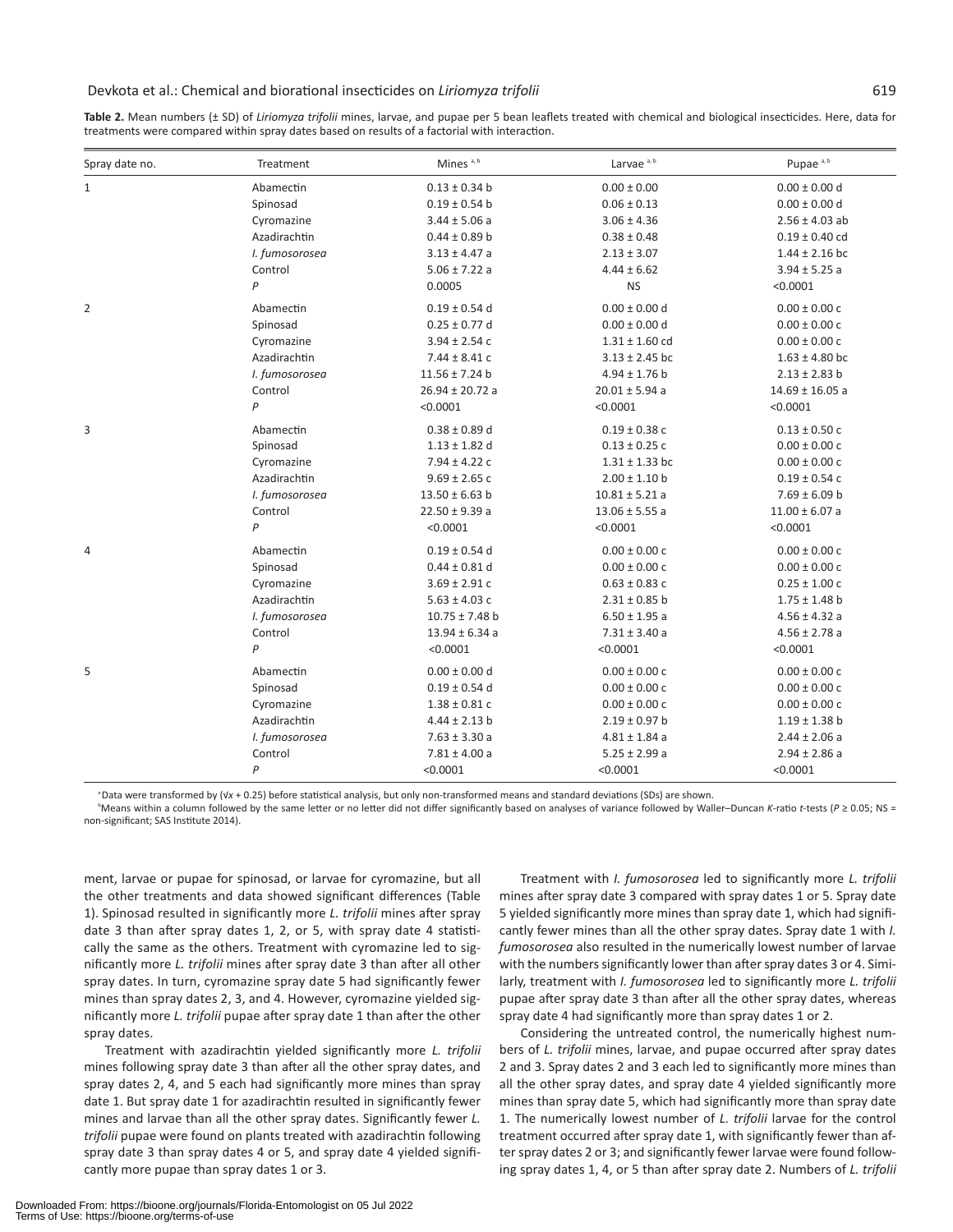pupae for the untreated control followed a similar pattern with significantly more following spray dates 2 or 3 than spray dates 1, 4, or 5.

### Treatments within Spray Dates

Spray date 1 yielded significant differences in numbers of mines and pupae between treatments, but non-significant differences for larvae (Table 2). All the other spray dates resulted in significant differences in numbers of mines, larvae, and pupae among treatments. Following spray date 1, significantly more mines were found in treatments of cyromazine, *I. fumosorosea,* and the control than azadirachtin, spinosad, or abamectin. Spray date 1 also yielded significantly more pupae from the control treatment than from *I. fumosorosea*, which had significantly more than from abamectin or spinosad. Abamectin, spinosad, and azadirachtin, in turn, yielded significantly fewer pupae than cyromazine or the control after spray date 1.

Numbers of mines following spray dates 2, 3, and 4 yielded the same statistical distribution among treatments: the untreated control led to significantly more mines than *I. fumosorosea*, which yielded significantly more mines than azadirachtin or cyromazine, which had significantly more than abamectin or spinosad.

After spray date 2, larvae and pupae each were found in significantly greater numbers in the control than in the *I. fumosorosea* treatment*,* which had significantly more than from treatments of cyromazine, abamectin, or spinosad. Also after spray date 2, the numbers of larvae and pupae in azadirachtin plots were significantly lower than in the control treatment but were statistically the same as from *I. fumosorosea* or cyromazine. Azadirachtin for spray date 2 also resulted in significantly more larvae than abamectin or spinosad, but statistically the same number of pupae as abamectin, spinosad, and cyromazine.

After spray date 3, numbers of larvae were significantly greater for *I. fumosorosea* and the control than for all the other treatments, and

azadirachtin yielded significantly more larvae than abamectin or spinosad. Similarly, pupae after spray date 3 were found in significantly greater numbers in the control than in *I. fumosorosea* treatments*,*  which had significantly more than the remaining 4 treatments.

Numbers of larvae and pupae following spray dates 4 and 5 all had the same distributions among treatments: the control and *I. fumosorosea* each yielded significantly more larvae or pupae than azadirachtin, which had significantly more than cyromazine, spinosad, or abamectin. Spray date 5 led to significantly more mines from *I. fumosorosea* or the control than from all the other treatments. In turn, azadirachtin yielded significantly more mines than cyromazine, which had significantly more than abamectin or spinosad.

# COMPARING SPRAY DATES, SAMPLE DAYS, AND TREATMENTS BASED ON FACTORIAL ANALYSES WITH NO INTERACTION

A comparison of the 5 spray dates for numbers of mines, larvae, and pupae (sample days and treatments pooled) found significant differences between spray dates in numbers of mines and pupae, but not larvae (Table 3). Significantly more mines occurred following spray date 3 than spray date 4, which yielded significantly more than spray date 5, which in turn had significantly more than spray date 1. The number of mines following spray date 2 was statistically the same as those after spray dates 3 and 4, but was significantly greater than after spray dates 1 or 5. There were significantly more pupae following spray date 3 than spray dates 1 or 5, whereas spray dates 2 and 4 yielded statistically the same number of pupae as all the other spray dates.

Considering individual sample days after spraying (spray dates and treatments pooled), 2 identical data sets were produced by 2 factorials with no-interaction results: spray date × sample day and treatment × sample day. Therefore, results of these 2 factorials comparing sample days after spraying yielded the same numbers and statistical distributions of

| Factor                                        | Level          | Mines $a, b$        | Larvae <sup>a, b</sup> | Pupae <sup>a, b</sup> |
|-----------------------------------------------|----------------|---------------------|------------------------|-----------------------|
| Spray date no. <sup>c, d</sup>                | 1              | $2.06 \pm 4.40$ d   | $1.68 \pm 3.52$        | $1.35 \pm 3.15$ b     |
|                                               | 2              | $8.39 \pm 13.19$ ab | $4.90 \pm 7.55$        | $3.07 \pm 8.58$ ab    |
|                                               | 3              | $9.19 \pm 9.10$ a   | $4.58 \pm 6.09$        | $3.17 \pm 5.65$ a     |
|                                               | 4              | $5.77 \pm 6.74$ b   | $2.79 \pm 3.42$        | $1.85 \pm 2.96$ ab    |
|                                               | 5              | $3.57 \pm 3.99$ c   | $2.04 \pm 2.65$        | $1.09 \pm 1.94$ b     |
|                                               | P              | < 0.0001            | <b>NS</b>              | 0.0438                |
| Sample days after spraying <sup>c, e, f</sup> | 1              | $5.17 \pm 9.89$ b   | $2.43 \pm 5.02$        | $1.83 \pm 6.44$       |
|                                               | 2              | $4.90 \pm 7.29$ b   | $3.17 \pm 4.90$        | $1.70 \pm 4.02$       |
|                                               | 5              | $6.20 \pm 8.09$ ab  | $3.18 \pm 4.91$        | $2.18 \pm 4.36$       |
|                                               | 7              | $6.92 \pm 8.96$ a   | $4.02 \pm 5.64$        | $2.73 \pm 5.27$       |
|                                               | P              | 0.0283              | <b>NS</b>              | <b>NS</b>             |
| Treatment <sup>e, g</sup>                     | Abamectin      | $0.18 \pm 0.55$ d   | $0.04 \pm 0.17$ d      | $0.03 \pm 0.22$ d     |
|                                               | Spinosad       | $0.44 \pm 1.05$ d   | $0.04 \pm 0.12$ d      | $0.00 \pm 0.00$ d     |
|                                               | Cyromazine     | $4.08 \pm 3.98$ c   | $1.26 \pm 2.21$ c      | $0.56 \pm 2.07$ cd    |
|                                               | Azadirachtin   | $5.53 \pm 5.35$ c   | $2.00 \pm 1.51$ c      | $0.99 \pm 2.39$ c     |
|                                               | I. fumosorosea | $9.31 \pm 6.94$ b   | $5.84 \pm 4.00$ b      | $3.65 \pm 4.36$ b     |
|                                               | Control        | $15.25 \pm 13.77$ a | $10.02 \pm 7.51$ a     | $7.43 \pm 9.25$ a     |
|                                               | P              | < 0.0001            | < 0.0001               | < 0.0001              |

**Table 3.** Mean numbers (± SD) of *Liriomyza trifolii* mines, larvae, and pupae per sample of 5 bean leaflets treated with chemical and biological insecticides. Data for spray date, sample day, and treatment were compared based on factorials yielding no interaction: spray date × sample day and treatment × sample day.

a Data were transformed by (√*x* + 0.25) before statistical analyses, but only non-transformed means and standard deviations (SDs) are shown.

b Means within a column followed by the same letter or no letter did not differ significantly based on analyses of variance followed by Waller–Duncan *K*-ratio *t-*tests (*P* ≤ 0.05; NS = non-significant; SAS Institute 2014).

c Based on spray date × sample day factorial results.

<sup>d</sup>Sample days and treatments were pooled.

e Based on treatment × sample day factorial results.

f Spray dates and treatments were pooled. <sup>8</sup>Sample days and spray dates were pooled.

Downloaded From: https://bioone.org/journals/Florida-Entomologist on 05 Jul 2022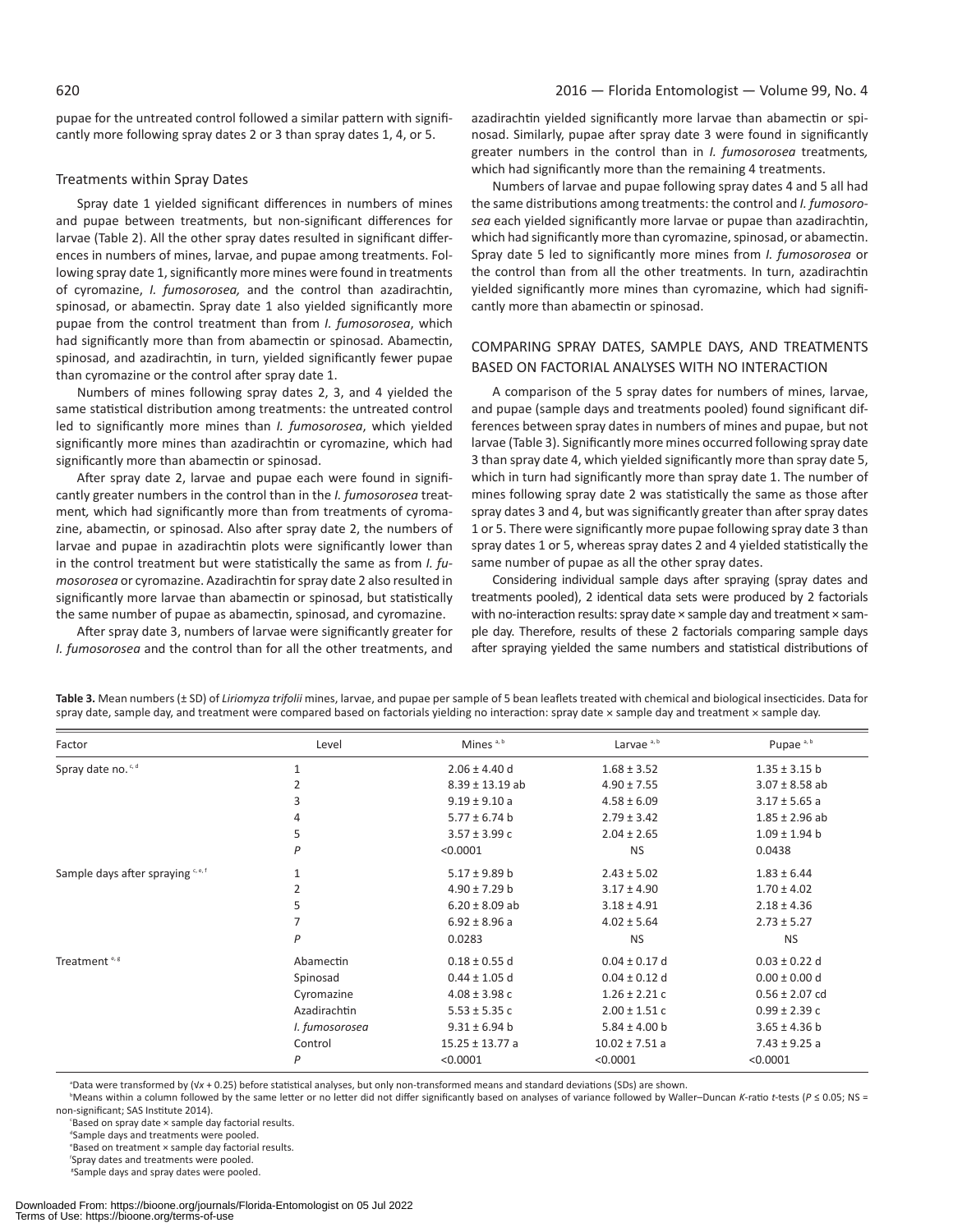mines, larvae, and pupae. The factorials resulted in data for "sample days after spraying" (Table 3) showing that significant differences occurred for numbers of mines, but not larvae or pupae. Hence, there were significantly more mines 7 d after spraying than after 1 or 2 d with sample day 5 statistically the same as the other 3 sample days.

When comparing the 6 treatments with sample days and spray dates pooled, there were highly significant differences for numbers of mines, larvae, and pupae (Table 3). Distributions in numbers of mines and larvae among the 6 treatments (Table 3) were statistically the same as mine distributions among treatments following each of spray dates 2, 3, and 4 (Table 2), in which only sample days were pooled. For mines (Table 2, spray dates 2, 3, and 4) and for mines and larvae (Table 3, treatments), the control treatment led to significantly more mines and/or larvae than *I. fumosorosea*, which yielded significantly more than azadirachtin or cyromazine, which had significantly more than spinosad or abamectin. Pupal distributions were similar, with the control treatment having significantly more than *I. fumosorosea*, which yielded significantly more than azadirachtin, which had significantly more than abamectin or spinosad. In turn, the abamectin, spinosad, cyromazine, and azadirachtin treatments each led to significantly fewer pupae than *I. fumosorosea* or the control (Table 3).

# RESIDUAL EFFECTS OF PESTICIDES

Among sample days within each treatment (pooled spray dates), significant differences occurred in numbers of mines for plants treated with abamectin and spinosad and numbers of pupae for treatments with cyromazine and *I. fumosorosea* (Table 4). However, there were no significant differences in numbers of larvae among sample days in any treatment, mines or pupae from azadirachtin or the control, mines from the cyromazine or *I. fumosorea* treatments*,* or pupae from abamectin or spinosad. Treating plants with abamectin significantly increased the number of mines on sample day 5 compared with sample days 1, 2, or 7. However, significantly more mines from spinosad and pupae from the cyromazine and *I. fumosorosea* treatments were found 7 d after spraying than after 1 or 2 d, with sample day 5 statistically the same as the other 3 sample days.

# **Discussion**

To consider multiple applications of sprays often applied in the field and to test the objectives of this study, we compared not only treatments but also time lengths after each treatment and results for individual sprays. Hence, the study was more complex than a simple pesticide trial: it was a 3-way factorial testing 6 treatments × 5 sprays × 4 time lengths after each spray. Analyses by repeated measures ANO-VAs were not appropriate because there were 2 types of time intervals: individual sprays (time intervals after planting) and time lengths after each spray. Also, each sample of 5 leaflets per plot typically was taken from different plants than those sampled during the other time intervals after each spray or sample date. Hence, our use of factorial analyses appeared well justified.

In the same field as the present study but earlier that year, Devkota (2015) found that *L. trifolii* activity started 12 d after snap bean planting and reached a maximum at 14 to 21 d. Hence, the first spray date began 12 d after planting, when bean plants had 2 fully unfolded primary leaves and pesticide-treated plots generally appeared to not be infested with *L. trifolii*. The presence of *L. trifolii* mines indicates feeding by larvae; therefore, similar patterns were found among the treatments in reducing numbers of mines and larvae after applying the pesticides. During statistical analyses, treatments were compared within spray dates (sample dates pooled) and when all the data were considered (sample and spray dates pooled). In either of these treatment comparisons, abamectin and spinosad generally resulted in the fewest mines per sample compared with the other 3 pesticides or the control treatment. Results for larvae and pupae followed a similar trend but tended to be less conclusive.

Studies by Hara (1986), Parrella et al. (1988), Cox et al. (1995), and Seal et al. (2002) similarly supported the effectiveness of abamectin and/or spinosad in controlling *L. trifolii*. In 1982, abamectin provided effective control for *L. trifolii* in vegetable crops such as celery (Trumble 1985; Leibee 1988; Parrella et al. 1988; Cox et al. 1995). Later, Seal et al. (2002) found that abamectin and spinosad provided better control of *L. trifolii* than the untreated control plants. Simultaneously, Webb (2002) reported that SpinTor® (spinosad) was effective in controlling *L. trifolii* populations and was relatively benign to natural enemies. Resistant strains of *L. trifolii* to abamectin, spinosad, and cyromazine have become susceptible in the absence of pesticide selection pressure, which was not the case for permethrin and chlorpyrifos (Parrella & Trumble 1989; Ferguson 2004).

Comparing treatments within spray dates suggested that cyromazine was less effective than spinosad in reducing numbers of mines, but results were less conclusive for larvae and pupae. Similar results were obtained when sample days and spray dates were pooled: cyromazine tended to allow more mines and larvae per sample than abamectin or

**Table 4.** Mean numbers (± SD) of *Liriomyza trifolii* mines and pupae per 5 bean leaflets treated with chemical and biological insecticides. The results compare individual sample days after spraying within treatments showing significant variation in numbers of mines or pupae over the post-application period.<sup>8</sup>

| Treatment | Sample day | Mines <sup>b,c</sup> | Treatment      | Sample day | Pupae <sup>b,c</sup> |
|-----------|------------|----------------------|----------------|------------|----------------------|
| Abamectin |            | $0.00 \pm 0.00$ b    | Cyromazine     |            | $0.00 \pm 0.00$ b    |
|           |            | $0.00 \pm 0.00$ b    |                |            | $0.00 \pm 0.00$ b    |
|           | 5          | $0.55 \pm 0.76$ a    |                |            | $0.50 \pm 1.15$ ab   |
|           |            | $0.15 \pm 0.67$ b    |                |            | $1.75 \pm 3.80$ a    |
| P         |            | 0.0004               | P              |            | 0.0111               |
| Spinosad  |            | $0.10 \pm 0.31$ b    | I. fumosorosea |            | $2.30 \pm 2.64$ b    |
|           |            | $0.10 \pm 0.31$ b    |                |            | $2.90 \pm 4.25$ b    |
|           | 5          | $0.60 \pm 0.94$ ab   |                |            | $4.15 \pm 5.22$ ab   |
|           |            | $0.95 \pm 1.73$ a    |                |            | $5.25 \pm 4.61$ a    |
| P         |            | 0.0196               | P              |            | 0.0474               |

<sup>a</sup>Results were non-significant for all data with the control and azadirachtin treatments, all larvae for all treatments, pupae for abamectin and spinosad, and mines for cyromazine and *I. fumosorea*.

b Data were transformed for statistical analyses, but only non-transformed means and standard deviations (SDs) are shown.

c Means within a column followed by the same letter did not differ significantly based on 1-way analyses of variance followed by Waller–Duncan *K*-ratio *t-*tests (*P* ≥ 0.05; SAS Institute 2014).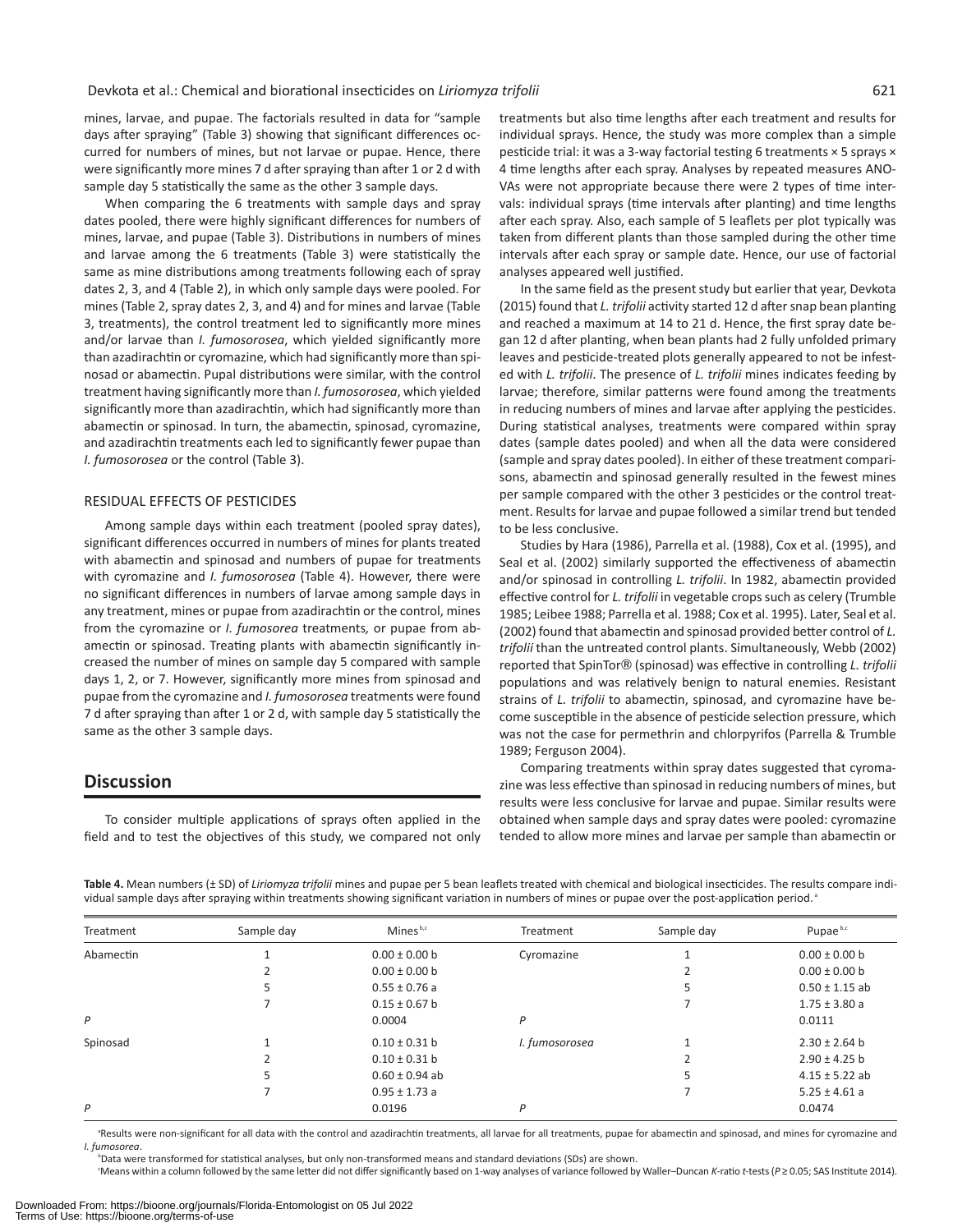spinosad. However, the mines appeared smaller and the larvae usually aborted or died before pupation. Therefore, similarly few pupae were recovered from most plots treated with cyromazine, abamectin, or spinosad based on data collected following most spray dates (sample days pooled) or from all data (sample days and spray dates pooled). These results support the findings of Schuster & Everett (1983), Hara (1986), Saito et al. (1992), and Ferguson (2004). Ferguson (2004) found that cyromazine and abamectin resulted in relatively few cases of resistance and have been the most effective insecticides for *L. trifolii* control in vegetables and ornamentals.

Treatment by azadirachtin appears to have led to more intermediate effects. Comparison of azadirachtin with cyromazine treatments (sample days and spray dates pooled) yielded similar numbers of mines, larvae, and pupae per sample. Here, azadirachtin or cyromazine each tended to allow greater numbers of mines, larvae, and pupae per sample than abamectin or spinosad treatments, but less than from *I. fumosorosea* or the control. Similar results were obtained comparing treatments within spray dates (sample days pooled): most spray dates yielded this hierarchy for mines, but results were less conclusive for larvae or pupae. Overall, the number of pupae from azadirachtin plots was often similar to those from plots treated with abamectin or spinosad, but was always significantly lower than from the control. Azadirachtin does not work as an oviposition deterrent (Webb et al. 1983), yet it has strong larvicidal properties (Webb et al. 1983; Larew et al. 1985; Hossain & Poehling 2006). This may have led to the relatively large numbers of mines yet few pupae, which is suggested especially by comparing treatments within each spray date.

The fungus *I. fumosorosea* was less effective than the other insecticide treatments in reducing the numbers of mines, larvae, or pupae, although it was better than the control. There were more mines, larvae, and pupae found in plots treated with *I. fumosorosea* than in plots of the other 4 pesticides (spray dates and sample days pooled) or after most of the 5 spray dates (sample days pooled). Treatment with *I. fumosorosea* usually yielded fewer mines and pupae than the control, but similar numbers of larvae. Although the present field study using *I. fumosorosea* was not successful in reducing *L. trifolii* populations except when compared with the untreated control, several greenhouse or laboratory studies have demonstrated its potential (Vidal et al. 1998; Wraight et al. 2000; Ali et al. 2010; Wekesa et al. 2011). The endurance of quiescent conidia of *I. fumosorosea* is highly dependent on temperature and humidity conditions (Bouamama et al. 2010), and humidity fluctuations within 24 h of application of the fungus can lower its development rate (Landa et al. 1994). In the present study, the apparent lower ability of *I. fumosorosea* to control *L. trifolii* compared with the other 4 pesticides may have resulted from fluctuating temperatures and humidity levels in the field or possibly other unknown factors*.*

Sprays were applied at weekly intervals to reflect common field practices among growers in maintaining effective control of *L. trifolii*. To consider the effects of multiple spray applications, the 5 spray dates were compared in our analyses. Abamectin yielded no differences in numbers of mines, larvae, or pupae among the spray dates within each treatment, and spinosad had different numbers of mines, but not larvae or pupae. Different numbers of mines and pupae, though not larvae, were found when spray dates were compared for cyromazine, when treatments were compared within spray date 1 (each with pooled sample days), and when comparing spray dates generally (pooled treatments and sample days). The 3 treatments that appeared to be the most effective in reducing populations of *L. trifolii* were abamectin, spinosad, and cyromazine. They had non-significant differences between spray dates in one or more variables. Yet differences were recorded in numbers of mines, larvae, and pupae when comparing spray dates for the control treatment. Spinosad and abamectin seemed to be the most effective pesticides and resulted in the fewest differences between spray dates, whereas the control appeared to be the least effective yet most variable between spray dates. Hence, differences between spray dates appeared to be reduced as pesticide effectiveness increased. While the less effective pesticides allowed pest numbers to increase and more effective ones kept pest numbers down, the latter also seemed to reduce the variation in pest numbers between individual spray dates. The reasons why these differences were observed especially in the control treatment are unclear, but they may be related to a resident *L. trifolii* population in the field.

To determine the duration and extent of residual activity after each application, we tested a second, time-related factor by taking all samples at 1, 2, 5, or 7 d after each spray, hence at 4 time intervals after each spray date. The sample days were compared to assess the durability of each pesticide despite the no-interaction results from initial factorial analyses. With spray dates and treatments pooled, there were differences in numbers of mines, but not larvae or pupae, among the 4 sample dates. More mines were found at 7 d than 1 or 2 d after application. For most pesticide treatments, comparison of these sample days after pesticide application resulted in different numbers of mines or pupae, but not both, and not of larvae. Different numbers of mines were found for abamectin and spinosad and different numbers of pupae for cyromazine and *I. fumosorosea*. Treating plants with abamectin increased the number of mines on sample day 5 compared with the other sample days. However, more mines were found from treatments of spinosad and more pupae from cyromazine and *I. fumosorosea* 7 d after spraying than after 1 or 2 d. Abamectin, spinosad, cyromazine, and *I. fumosorosea* showed differences based on 1 kind of data (either mines or pupae), although 3 kinds of data were available. Some loss of effectiveness in most pesticides may have occurred, which is suggested by the occasionally greater numbers of mines or pupae found later (5–7 d) than at the beginning (1–2 d) during the first week after spraying. However, for azadirachtin and the control, differences did not occur in numbers of mines, larvae, or pupae. Hence, the pesticides appeared to have performed similarly to each other, though azadirachtin seems to have had longer residual activity with no differences between sample days. Similar to the control, azadirachtin may have appeared more "durable" because of its consistently poor performance, not its ability to last longer than the other products.

Similar to managing other pest species, alternating pesticides with different modes of action and limiting the duration for using a pesticide with a single mode of action can delay the onset of resistance in *L. trifolii*. Using abamectin to control *L. trifolii* in celery was permitted for only 2 consecutive applications to help limit the development of resistance during the growing season, which prompted the suggestion of a rotation program using abamectin and cyromazine (Leibee & Capinera 1995). Because we found that pesticides with different modes of action such as spinosad and azadirachtin can each be effective, they can be alternated to control *L. trifolii* while curbing the development of resistance caused by application of pesticides with a single mode of action.

In summary, the conventional industry standards, abamectin and spinosad, were the most effective products for managing *L. trifolii* populations by reducing mines, larvae, and/or pupae. Cyromazine and azadirachtin (a potential alternative) appeared more intermediate and were less effective or more variable than abamectin and spinosad. *Isaria fumosorosea* was the least effective treatment, although still usually more effective than the untreated control. It should not be considered for suppression of *L. trifolii* under field conditions unless an improved formulation is developed that is more resilient to environmental conditions. Among the 5 spray dates, the most effective treatments seemed to have reduced variation in addition to the expected benefit of keeping pest numbers lower compared with the least effective treatments.